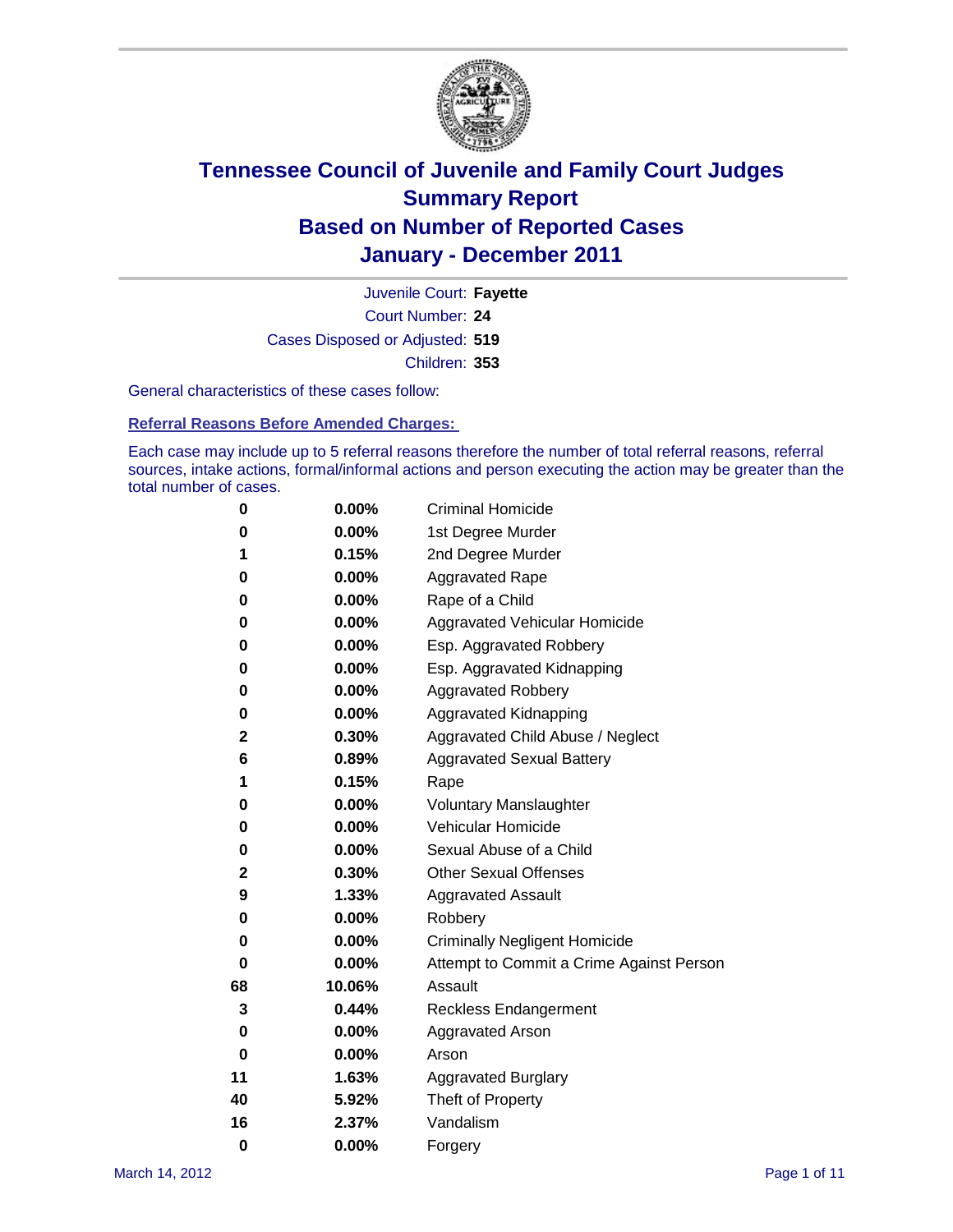

Court Number: **24** Juvenile Court: **Fayette** Cases Disposed or Adjusted: **519** Children: **353**

#### **Referral Reasons Before Amended Charges:**

Each case may include up to 5 referral reasons therefore the number of total referral reasons, referral sources, intake actions, formal/informal actions and person executing the action may be greater than the total number of cases.

| 0            | 0.00% | <b>Worthless Checks</b>                                     |
|--------------|-------|-------------------------------------------------------------|
| 0            | 0.00% | Illegal Possession / Fraudulent Use of Credit / Debit Cards |
| 9            | 1.33% | <b>Burglary</b>                                             |
| 2            | 0.30% | Unauthorized Use of a Vehicle                               |
| 0            | 0.00% | <b>Cruelty to Animals</b>                                   |
| 2            | 0.30% | Sale of Controlled Substances                               |
| 6            | 0.89% | <b>Other Drug Offenses</b>                                  |
| 28           | 4.14% | Possession of Controlled Substances                         |
| $\bf{0}$     | 0.00% | <b>Criminal Attempt</b>                                     |
| 13           | 1.92% | Carrying Weapons on School Property                         |
| 2            | 0.30% | Unlawful Carrying / Possession of a Weapon                  |
| $\mathbf{2}$ | 0.30% | <b>Evading Arrest</b>                                       |
| 0            | 0.00% | Escape                                                      |
| 2            | 0.30% | Driving Under Influence (DUI)                               |
| 30           | 4.44% | Possession / Consumption of Alcohol                         |
| 2            | 0.30% | Resisting Stop, Frisk, Halt, Arrest or Search               |
| 0            | 0.00% | <b>Aggravated Criminal Trespass</b>                         |
| 4            | 0.59% | Harassment                                                  |
| 0            | 0.00% | Failure to Appear                                           |
| 8            | 1.18% | Filing a False Police Report                                |
| 0            | 0.00% | Criminal Impersonation                                      |
| 21           | 3.11% | <b>Disorderly Conduct</b>                                   |
| 2            | 0.30% | <b>Criminal Trespass</b>                                    |
| 2            | 0.30% | <b>Public Intoxication</b>                                  |
| 3            | 0.44% | Gambling                                                    |
| 50           | 7.40% | <b>Traffic</b>                                              |
| 0            | 0.00% | <b>Local Ordinances</b>                                     |
| 2            | 0.30% | Violation of Wildlife Regulations                           |
| 2            | 0.30% | Contempt of Court                                           |
| 0            | 0.00% | Violation of Probation                                      |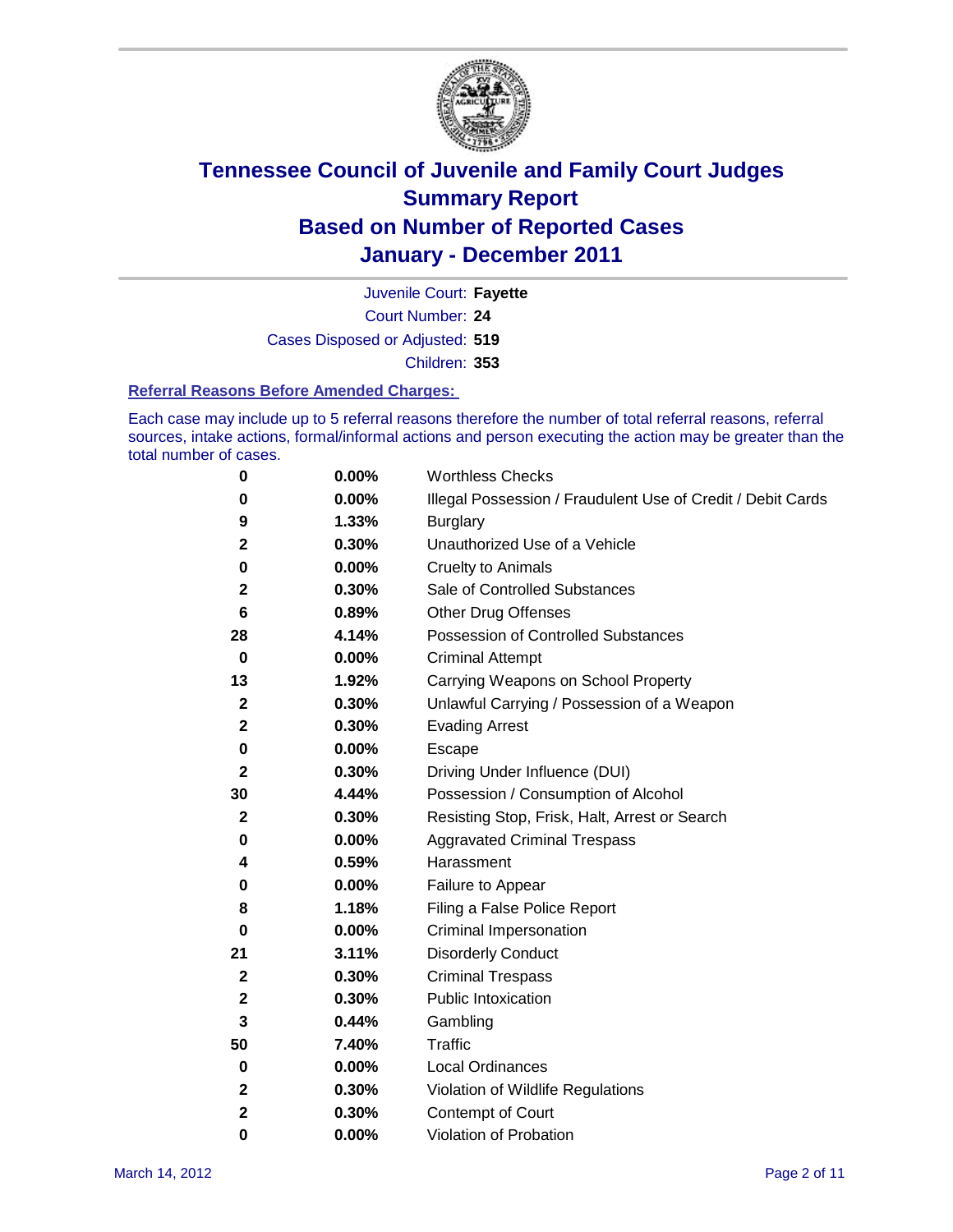

Court Number: **24** Juvenile Court: **Fayette** Cases Disposed or Adjusted: **519** Children: **353**

#### **Referral Reasons Before Amended Charges:**

Each case may include up to 5 referral reasons therefore the number of total referral reasons, referral sources, intake actions, formal/informal actions and person executing the action may be greater than the total number of cases.

| 676         | 100.00%  | <b>Total Referrals</b>                 |
|-------------|----------|----------------------------------------|
| $\mathbf 2$ | 0.30%    | Other                                  |
| 0           | 0.00%    | <b>Consent to Marry</b>                |
| 0           | 0.00%    | <b>Request for Medical Treatment</b>   |
| 4           | 0.59%    | <b>Child Support</b>                   |
| 11          | 1.63%    | Paternity / Legitimation               |
| 12          | 1.78%    | Visitation                             |
| 114         | 16.86%   | Custody                                |
| $\bf{0}$    | 0.00%    | <b>Foster Care Review</b>              |
| 0           | $0.00\%$ | <b>Administrative Review</b>           |
| 5           | 0.74%    | <b>Judicial Review</b>                 |
| $\bf{0}$    | 0.00%    | Violation of Informal Adjustment       |
| $\bf{0}$    | 0.00%    | <b>Violation of Pretrial Diversion</b> |
| $\bf{0}$    | 0.00%    | <b>Termination of Parental Rights</b>  |
| 66          | 9.76%    | Dependency / Neglect                   |
| $\bf{0}$    | 0.00%    | <b>Physically Abused Child</b>         |
| 0           | 0.00%    | <b>Sexually Abused Child</b>           |
| 3           | 0.44%    | <b>Violation of Curfew</b>             |
| $\mathbf 2$ | 0.30%    | Violation of a Valid Court Order       |
| 6           | 0.89%    | Possession of Tobacco Products         |
| $\bf{0}$    | 0.00%    | Out-of-State Runaway                   |
| 3           | 0.44%    | In-State Runaway                       |
| 64          | 9.47%    | Truancy                                |
| 33          | 4.88%    | <b>Unruly Behavior</b>                 |
| 0           | 0.00%    | Violation of Aftercare                 |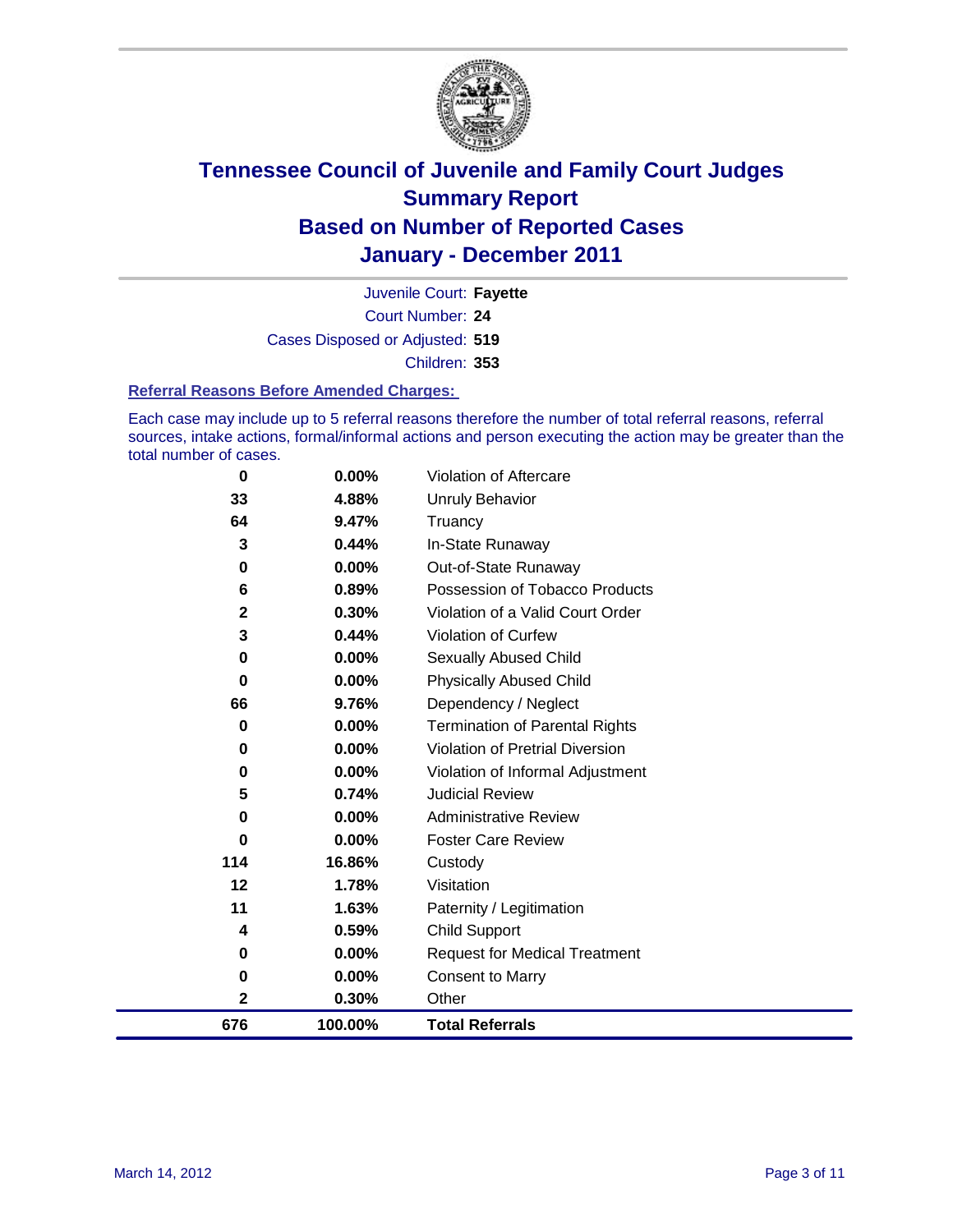

| 676                        | 100.00%                         | <b>Total Referral Sources</b>     |  |
|----------------------------|---------------------------------|-----------------------------------|--|
| 1                          | 0.15%                           | Other                             |  |
| $\bf{0}$                   | 0.00%                           | <b>Unknown</b>                    |  |
| 0                          | 0.00%                           | Hospital                          |  |
| 0                          | 0.00%                           | Child & Parent                    |  |
| 11                         | 1.63%                           | Victim                            |  |
| 0                          | 0.00%                           | <b>Other Court</b>                |  |
| 1                          | 0.15%                           | Social Agency                     |  |
| 4                          | 0.59%                           | <b>Court Staff</b>                |  |
| 0                          | 0.00%                           | <b>District Attorney's Office</b> |  |
| 0                          | 0.00%                           | <b>Other State Department</b>     |  |
| 69                         | 10.21%                          | <b>DCS</b>                        |  |
| $\mathbf 0$                | 0.00%                           | <b>CSA</b>                        |  |
| 78                         | 11.54%                          | School                            |  |
| $\mathbf 0$                | 0.00%                           | Self                              |  |
| 40                         | 5.92%                           | <b>Relatives</b>                  |  |
| 141                        | 20.86%                          | Parents                           |  |
| 331                        | 48.96%                          | <b>Law Enforcement</b>            |  |
| <b>Referral Sources: 1</b> |                                 |                                   |  |
|                            |                                 | Children: 353                     |  |
|                            | Cases Disposed or Adjusted: 519 |                                   |  |
|                            | <b>Court Number: 24</b>         |                                   |  |
|                            | Juvenile Court: Fayette         |                                   |  |
|                            |                                 |                                   |  |

### **Age of Child at Referral: 2**

| 353      | 100.00% | <b>Total Child Count</b> |  |
|----------|---------|--------------------------|--|
| $\bf{0}$ | 0.00%   | <b>Unknown</b>           |  |
| 1        | 0.28%   | Ages 19 and Over         |  |
| 61       | 17.28%  | Ages 17 through 18       |  |
| 94       | 26.63%  | Ages 15 through 16       |  |
| 55       | 15.58%  | Ages 13 through 14       |  |
| 27       | 7.65%   | Ages 11 through 12       |  |
| 115      | 32.58%  | Ages 10 and Under        |  |
|          |         |                          |  |

<sup>1</sup> If different than number of Referral Reasons (676), verify accuracy of your court's data.

<sup>2</sup> One child could be counted in multiple categories, verify accuracy of your court's data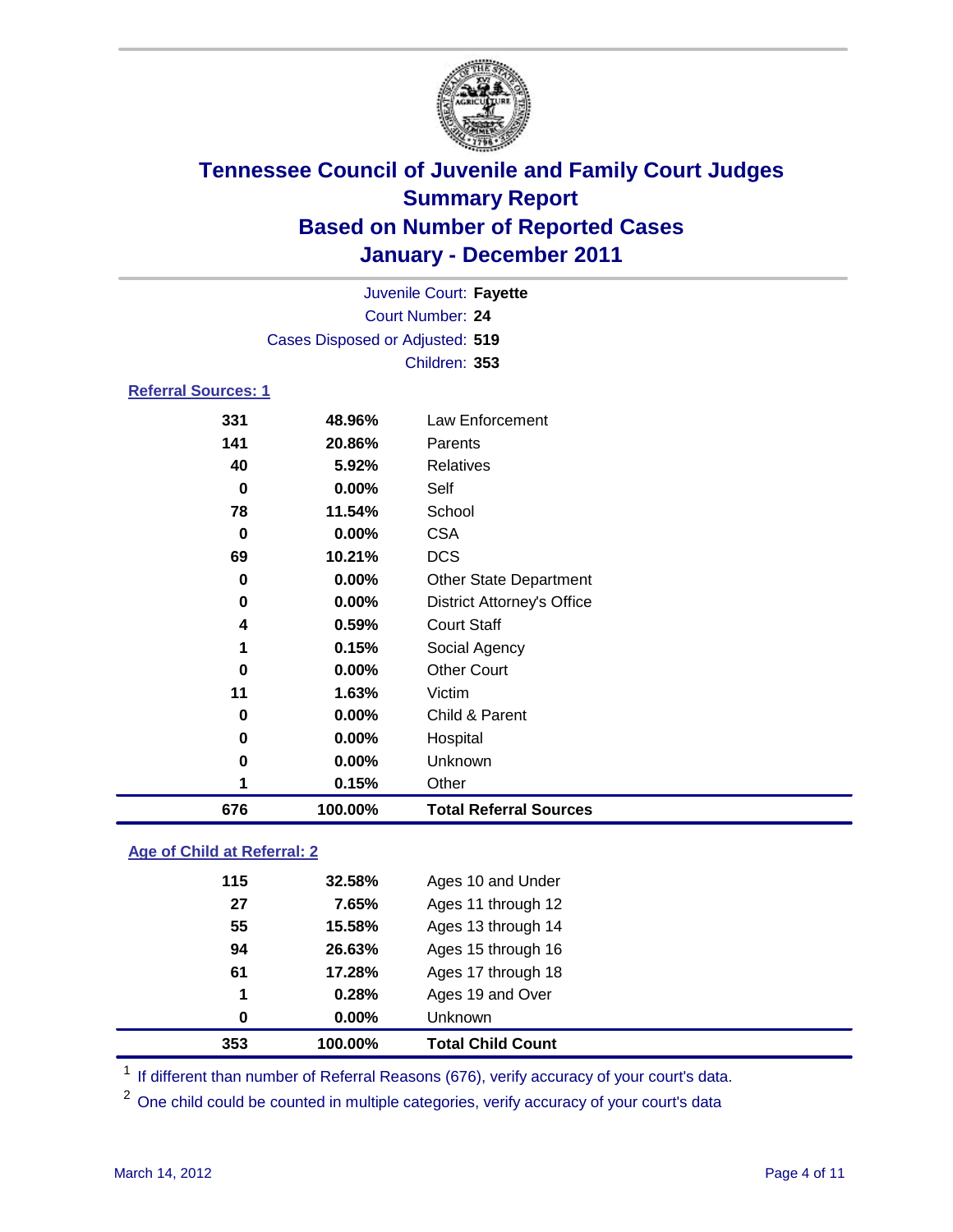

| Juvenile Court: Fayette                 |                                 |                          |  |  |
|-----------------------------------------|---------------------------------|--------------------------|--|--|
| Court Number: 24                        |                                 |                          |  |  |
|                                         | Cases Disposed or Adjusted: 519 |                          |  |  |
|                                         |                                 | Children: 353            |  |  |
| Sex of Child: 1                         |                                 |                          |  |  |
| 197                                     | 55.81%                          | Male                     |  |  |
| 153                                     | 43.34%                          | Female                   |  |  |
| 3                                       | 0.85%                           | Unknown                  |  |  |
| 353                                     | 100.00%                         | <b>Total Child Count</b> |  |  |
| Race of Child: 1                        |                                 |                          |  |  |
| 177                                     | 50.14%                          | White                    |  |  |
| 165                                     | 46.74%                          | African American         |  |  |
| $\mathbf 0$                             | 0.00%                           | Native American          |  |  |
| 1                                       | 0.28%                           | Asian                    |  |  |
| 4                                       | 1.13%                           | Mixed                    |  |  |
| 6                                       | 1.70%                           | Unknown                  |  |  |
| 353                                     | 100.00%                         | <b>Total Child Count</b> |  |  |
| <b>Hispanic Origin: 1</b>               |                                 |                          |  |  |
| 9                                       | 2.55%                           | Yes                      |  |  |
| 339                                     | 96.03%                          | <b>No</b>                |  |  |
| 5                                       | 1.42%                           | Unknown                  |  |  |
| 353                                     | 100.00%                         | <b>Total Child Count</b> |  |  |
| <b>School Enrollment of Children: 1</b> |                                 |                          |  |  |
| 258                                     | 73.09%                          | Yes                      |  |  |
| 66                                      | 18.70%                          | No                       |  |  |
| 29                                      | 8.22%                           | Unknown                  |  |  |
| 353                                     | 100.00%                         | <b>Total Child Count</b> |  |  |

One child could be counted in multiple categories, verify accuracy of your court's data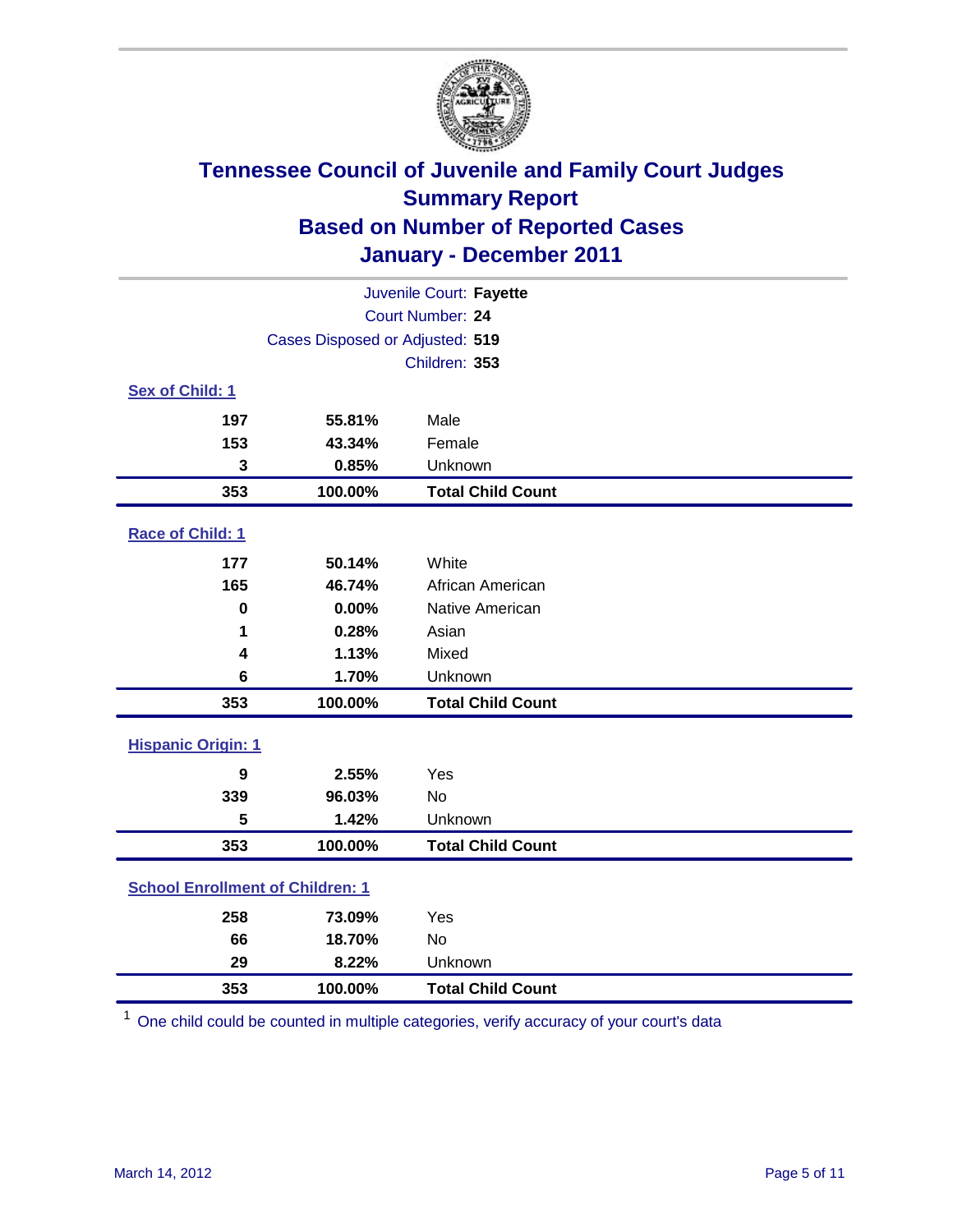

Court Number: **24** Juvenile Court: **Fayette** Cases Disposed or Adjusted: **519** Children: **353**

#### **Living Arrangement of Child at Time of Referral: 1**

| 353 | 100.00%  | <b>Total Child Count</b>     |
|-----|----------|------------------------------|
| 1   | 0.28%    | Other                        |
| 4   | 1.13%    | Unknown                      |
| 0   | $0.00\%$ | Independent                  |
| 0   | $0.00\%$ | In an Institution            |
| 1   | 0.28%    | In a Residential Center      |
| 0   | 0.00%    | In a Group Home              |
| 11  | 3.12%    | With Foster Family           |
| 2   | 0.57%    | With Adoptive Parents        |
| 70  | 19.83%   | <b>With Relatives</b>        |
| 30  | 8.50%    | With Father                  |
| 146 | 41.36%   | With Mother                  |
| 7   | 1.98%    | With Mother and Stepfather   |
| 3   | 0.85%    | With Father and Stepmother   |
| 78  | 22.10%   | With Both Biological Parents |
|     |          |                              |

#### **Type of Detention: 2**

| 519 | 100.00%  | <b>Total Detention Count</b> |  |
|-----|----------|------------------------------|--|
| 0   | 0.00%    | Other                        |  |
| 510 | 98.27%   | Does Not Apply               |  |
| 1   | 0.19%    | Unknown                      |  |
| 1   | 0.19%    | Psychiatric Hospital         |  |
| 0   | 0.00%    | Jail - No Separation         |  |
| 0   | $0.00\%$ | Jail - Partial Separation    |  |
| 0   | $0.00\%$ | Jail - Complete Separation   |  |
| 7   | 1.35%    | Juvenile Detention Facility  |  |
| 0   | $0.00\%$ | Non-Secure Placement         |  |
|     |          |                              |  |

<sup>1</sup> One child could be counted in multiple categories, verify accuracy of your court's data

<sup>2</sup> If different than number of Cases (519) verify accuracy of your court's data.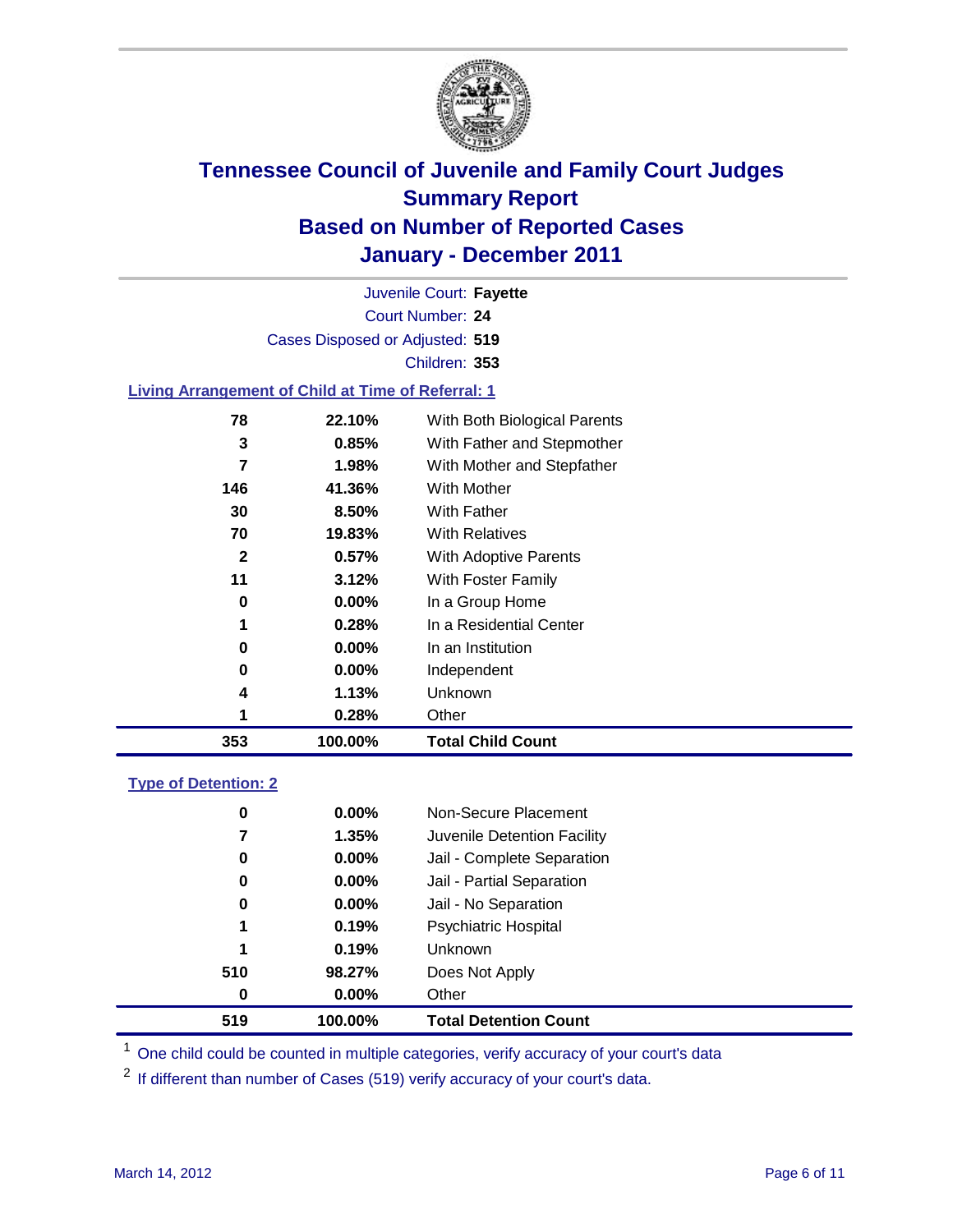

|                                                    | Juvenile Court: Fayette         |                                      |  |  |  |
|----------------------------------------------------|---------------------------------|--------------------------------------|--|--|--|
|                                                    | Court Number: 24                |                                      |  |  |  |
|                                                    | Cases Disposed or Adjusted: 519 |                                      |  |  |  |
|                                                    |                                 | Children: 353                        |  |  |  |
| <b>Placement After Secure Detention Hearing: 1</b> |                                 |                                      |  |  |  |
| 4                                                  | 0.77%                           | Returned to Prior Living Arrangement |  |  |  |
| 1                                                  | 0.19%                           | Juvenile Detention Facility          |  |  |  |
| 1                                                  | 0.19%                           | Jail                                 |  |  |  |
| 0                                                  | 0.00%                           | Shelter / Group Home                 |  |  |  |
| 0                                                  | 0.00%                           | <b>Foster Family Home</b>            |  |  |  |
| 0                                                  | 0.00%                           | Psychiatric Hospital                 |  |  |  |
|                                                    | 0.19%                           | Unknown                              |  |  |  |
| 510                                                | 98.27%                          | Does Not Apply                       |  |  |  |
| 2                                                  | 0.39%                           | Other                                |  |  |  |
| 519                                                | 100.00%                         | <b>Total Placement Count</b>         |  |  |  |
| <b>Intake Actions: 2</b>                           |                                 |                                      |  |  |  |
|                                                    |                                 |                                      |  |  |  |
| 437                                                | 64.64%                          | <b>Petition Filed</b>                |  |  |  |
| 1                                                  | 0.15%                           | <b>Motion Filed</b>                  |  |  |  |
| 7                                                  | 1.04%                           | <b>Citation Processed</b>            |  |  |  |
| 0                                                  | 0.00%                           | Notification of Paternity Processed  |  |  |  |
| 230                                                | 34.02%                          | Scheduling of Judicial Review        |  |  |  |
| 0                                                  | 0.00%                           | Scheduling of Administrative Review  |  |  |  |
| 0                                                  | $0.00\%$                        | Scheduling of Foster Care Review     |  |  |  |
| 0                                                  | 0.00%                           | Unknown                              |  |  |  |
| 1                                                  | 0.15%                           | Does Not Apply                       |  |  |  |
| 0                                                  | 0.00%                           | Other                                |  |  |  |
| 676                                                | 100.00%                         | <b>Total Intake Count</b>            |  |  |  |

<sup>1</sup> If different than number of Cases (519) verify accuracy of your court's data.

<sup>2</sup> If different than number of Referral Reasons (676), verify accuracy of your court's data.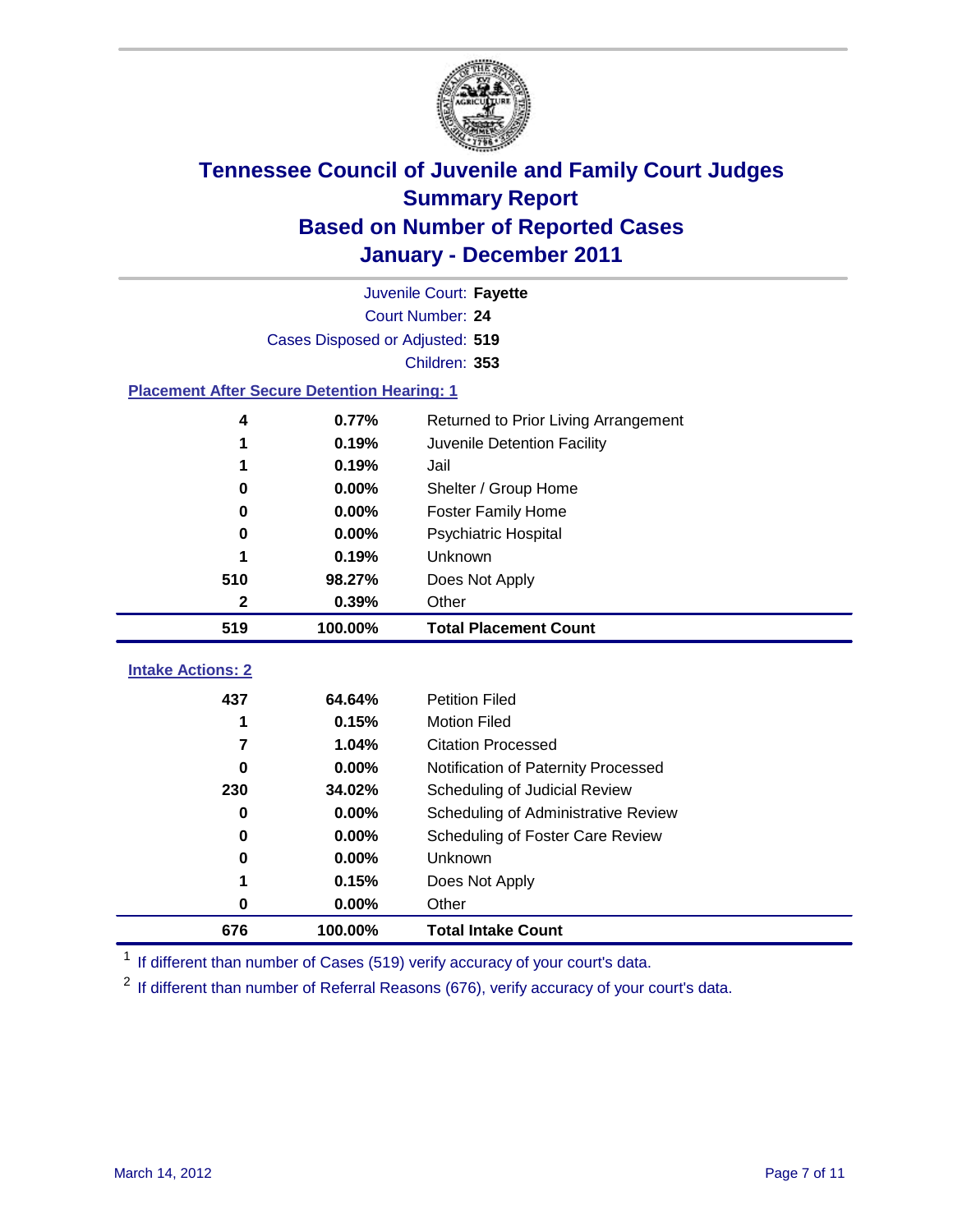

Court Number: **24** Juvenile Court: **Fayette** Cases Disposed or Adjusted: **519** Children: **353**

### **Last Grade Completed by Child: 1**

| 53                                      | 15.01%  | Too Young for School         |  |
|-----------------------------------------|---------|------------------------------|--|
| 5                                       | 1.42%   | Preschool                    |  |
| 6                                       | 1.70%   | Kindergarten                 |  |
| 12                                      | 3.40%   | 1st Grade                    |  |
| 7                                       | 1.98%   | 2nd Grade                    |  |
| 6                                       | 1.70%   | 3rd Grade                    |  |
| 8                                       | 2.27%   | 4th Grade                    |  |
| 8                                       | 2.27%   | 5th Grade                    |  |
| 17                                      | 4.82%   | 6th Grade                    |  |
| 18                                      | 5.10%   | 7th Grade                    |  |
| 29                                      | 8.22%   | 8th Grade                    |  |
| 31                                      | 8.78%   | 9th Grade                    |  |
| 42                                      | 11.90%  | 10th Grade                   |  |
| 27                                      | 7.65%   | 11th Grade                   |  |
| $\bf 6$                                 | 1.70%   | 12th Grade                   |  |
| 0                                       | 0.00%   | Non-Graded Special Ed        |  |
| 1                                       | 0.28%   | <b>GED</b>                   |  |
| 4                                       | 1.13%   | Graduated                    |  |
| 0                                       | 0.00%   | <b>Never Attended School</b> |  |
| 72                                      | 20.40%  | Unknown                      |  |
| 1                                       | 0.28%   | Other                        |  |
| 353                                     | 100.00% | <b>Total Child Count</b>     |  |
|                                         |         |                              |  |
| <b>Enrolled in Special Education: 1</b> |         |                              |  |

| 353 | 100.00% | <b>Total Child Count</b> |  |
|-----|---------|--------------------------|--|
| 108 | 30.59%  | Unknown                  |  |
| 223 | 63.17%  | No                       |  |
| 22  | 6.23%   | Yes                      |  |
|     |         |                          |  |

One child could be counted in multiple categories, verify accuracy of your court's data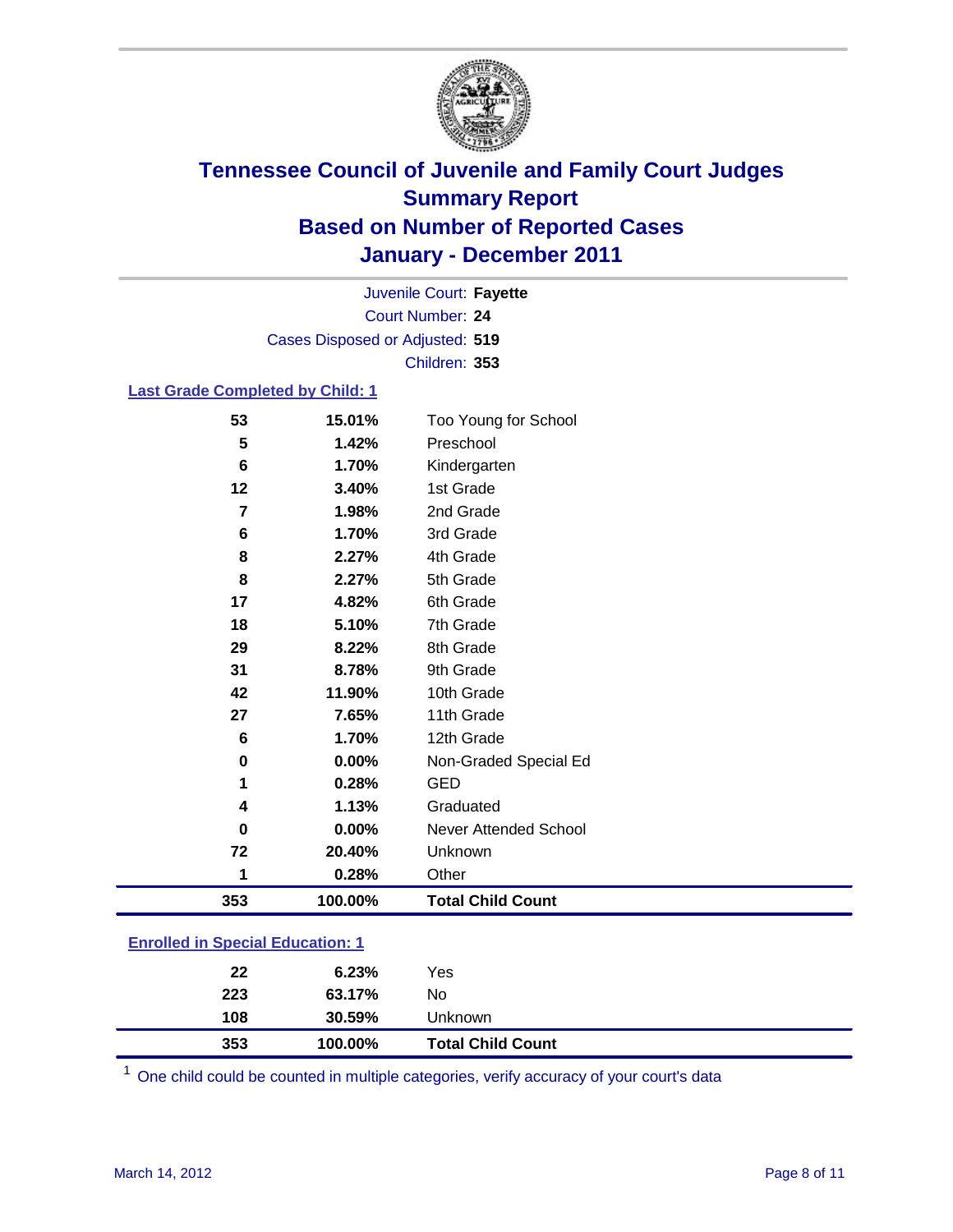

|                              |                                 | Juvenile Court: Fayette   |
|------------------------------|---------------------------------|---------------------------|
|                              |                                 | Court Number: 24          |
|                              | Cases Disposed or Adjusted: 519 |                           |
|                              |                                 | Children: 353             |
| <b>Action Executed By: 1</b> |                                 |                           |
| 676                          | 100.00%                         | Judge                     |
| 0                            | $0.00\%$                        | Magistrate                |
| 0                            | $0.00\%$                        | <b>YSO</b>                |
| 0                            | 0.00%                           | Other                     |
| 0                            | 0.00%                           | Unknown                   |
| 676                          | 100.00%                         | <b>Total Action Count</b> |

### **Formal / Informal Actions: 1**

| 169 | 25.00%   | Dismissed                                        |
|-----|----------|--------------------------------------------------|
| 0   | $0.00\%$ | Retired / Nolle Prosequi                         |
| 13  | 1.92%    | <b>Complaint Substantiated Delinquent</b>        |
| 2   | 0.30%    | <b>Complaint Substantiated Status Offender</b>   |
| 13  | 1.92%    | <b>Complaint Substantiated Dependent/Neglect</b> |
| 0   | 0.00%    | <b>Complaint Substantiated Abused</b>            |
| 0   | $0.00\%$ | <b>Complaint Substantiated Mentally III</b>      |
| 0   | $0.00\%$ | Informal Adjustment                              |
| 0   | $0.00\%$ | <b>Pretrial Diversion</b>                        |
| 0   | $0.00\%$ | <b>Transfer to Adult Court Hearing</b>           |
| 0   | $0.00\%$ | Charges Cleared by Transfer to Adult Court       |
| 127 | 18.79%   | Special Proceeding                               |
| 63  | 9.32%    | <b>Review Concluded</b>                          |
| 286 | 42.31%   | Case Held Open                                   |
| 3   | 0.44%    | Other                                            |
| 0   | $0.00\%$ | <b>Unknown</b>                                   |
| 676 | 100.00%  | <b>Total Action Count</b>                        |

<sup>1</sup> If different than number of Referral Reasons (676), verify accuracy of your court's data.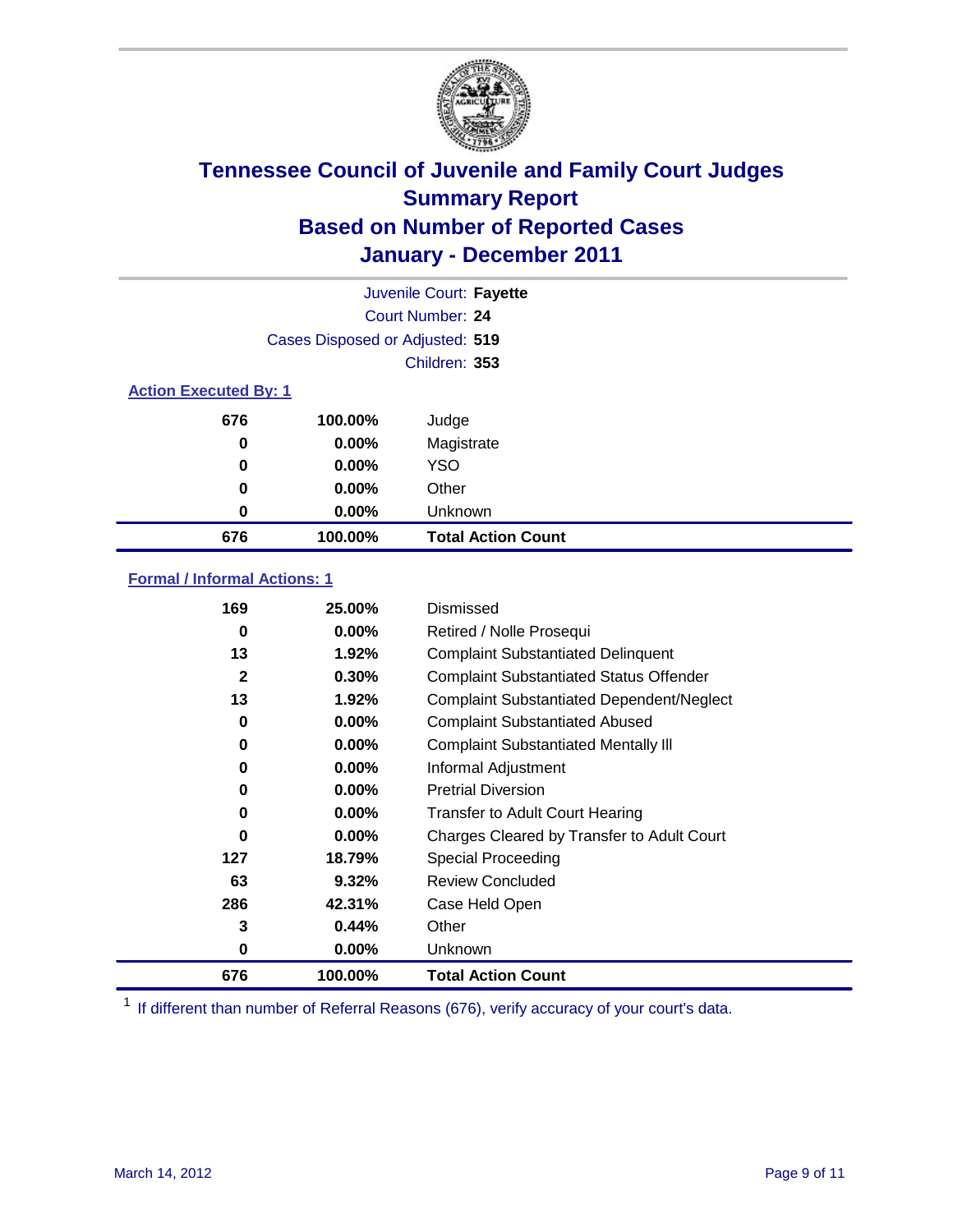

|                       |                                 | Juvenile Court: Fayette                               |
|-----------------------|---------------------------------|-------------------------------------------------------|
|                       |                                 | <b>Court Number: 24</b>                               |
|                       | Cases Disposed or Adjusted: 519 |                                                       |
|                       |                                 | Children: 353                                         |
| <b>Case Outcomes:</b> |                                 | There can be multiple outcomes for one child or case. |
| 167                   | 18.74%                          | <b>Case Dismissed</b>                                 |
| 0                     | 0.00%                           | Case Retired or Nolle Prosequi                        |
| 0                     | 0.00%                           | Warned / Counseled                                    |
| 252                   | 28.28%                          | Held Open For Review                                  |
| 15                    | 1.68%                           | Supervision / Probation to Juvenile Court             |
| 0                     | 0.00%                           | <b>Probation to Parents</b>                           |
| 35                    | 3.93%                           | Referral to Another Entity for Supervision / Service  |
| 3                     | 0.34%                           | Referred for Mental Health Counseling                 |
| 15                    | 1.68%                           | Referred for Alcohol and Drug Counseling              |
| 0                     | 0.00%                           | <b>Referred to Alternative School</b>                 |
| 0                     | 0.00%                           | Referred to Private Child Agency                      |
| 0                     | 0.00%                           | Referred to Defensive Driving School                  |
| 0                     | 0.00%                           | Referred to Alcohol Safety School                     |
| 8                     | 0.90%                           | Referred to Juvenile Court Education-Based Program    |
| 0                     | 0.00%                           | Driver's License Held Informally                      |
| 0                     | 0.00%                           | <b>Voluntary Placement with DMHMR</b>                 |
| 1                     | 0.11%                           | <b>Private Mental Health Placement</b>                |
| 0                     | 0.00%                           | <b>Private MR Placement</b>                           |
| 1                     | 0.11%                           | Placement with City/County Agency/Facility            |
| 5                     | 0.56%                           | Placement with Relative / Other Individual            |
| 0                     | 0.00%                           | Fine                                                  |
| 45                    | 5.05%                           | <b>Public Service</b>                                 |
| 1                     | 0.11%                           | Restitution                                           |
| 1                     | 0.11%                           | <b>Runaway Returned</b>                               |
| 46                    | 5.16%                           | No Contact Order                                      |
| $\pmb{0}$             | 0.00%                           | Injunction Other than No Contact Order                |
| 15                    | 1.68%                           | <b>House Arrest</b>                                   |
| $\mathbf{2}$          | 0.22%                           | <b>Court Defined Curfew</b>                           |
| 0                     | $0.00\%$                        | Dismissed from Informal Adjustment                    |
| 0                     | $0.00\%$                        | <b>Dismissed from Pretrial Diversion</b>              |
| 0                     | 0.00%                           | Released from Probation                               |
| 0                     | 0.00%                           | <b>Transferred to Adult Court</b>                     |
| 0                     | 0.00%                           | <b>DMHMR Involuntary Commitment</b>                   |